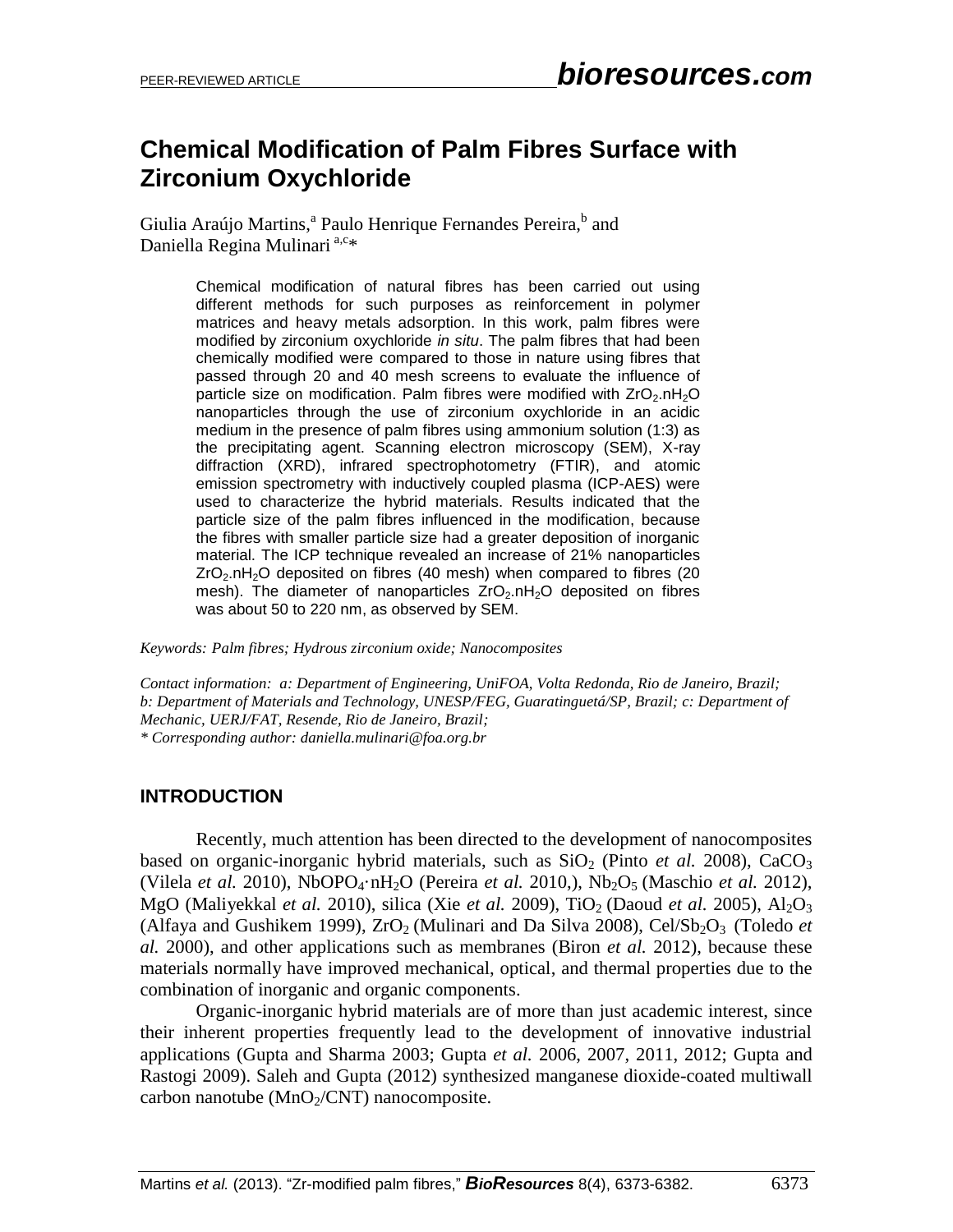The as-produced nanocomposite was characterized by different characteristic tools, such as X-ray diffraction, SEM, and FTIR. The  $MnO<sub>2</sub>/CNT$  nanocomposite was utilized as a fixed bed in a column system for removal of lead(II) from water. The experimental conditions were investigated and optimized. The pH range between 3 and 7 was studied; the optimum removal was found when the pH was equal to 6 and 7. The thickness of  $MnO<sub>2</sub>/CNT$  nanocomposite compact layer was also changed to find the optimum parameter for higher removal. It was observed that the slower the flow rates of the feed solution, the higher was the removal efficiency, and the effect was attributed to a larger contact time.

In this context, hybrid organic-inorganic materials have attracted major interest, since the use of methodologies for nanoparticles, composites, membranes, and nanocomposites, yielded a more economical alternative with greater control for developing new materials to technology applications. Such fields as optics, electronics, ionic, mechanics, energy, environment, biology, medicine, smart coatings, fuel and solar cells, catalysts, sensors, fire retardant, and production of composites or membranes are some examples of areas where these types of materials have been successfully applied (Pereira *et al.* 2011).

Among natural fibres that have been used for the application of these nanocomposites, palm fibres are particularly interesting (Marques *et al.* 2006). Palm trees are considered among the oldest plants on the globe, with records dating back 120 million years. They are a characteristic component of tropical forests and have important features that ensure the sustainable development of agricultural and horticultural systems. The greatest diversity of these plants is in the tropics and subtropics (Belini *et al.* 2011). *Archontophoenix alexandrae*, commonly known as king palm, is a species of the family Aracaceae originally from Queensland, Australia: a tropical region with an altitude below 1100 m. The climate required to cultivate this species is hot and humid. It can, however, adapt to various soil types, from very sandy soils to soils with high clay content, and can tolerate low pH (Ribeiro 1996). The plants of this species form a very dense root system, which makes it very important to prevent erosion of riverbanks.

The heart of palm, also known as palmito, can be extracted from various species of palms. *A. alexandrae* produces heart of palm of the noble type, with higher quality and superior flavor compared to other species of palm. The harvesting of palm heart is done after a period of 4 years (Simas *et al.* 2010). However, a large amount of residue is generated from this cultivation (Simas *et al.* 2010). For each palm, approximately 400 g of commercial palm heart are harvested. The residue constitutes 80 to 90% of the total palm weight, with some variation depending on species (Ribeiro 1996). The residues from king palm are mainly the leaves and leaf sheathes. Some quantity of this highly cellulosic material is currently used as boiler fuel in the preparation of fertilizers or as mulching material, but the majority is left on the mill premises. When left in fields, these waste materials create environmental problems (Shinoja *et al.* 2011). Several studies are seeking to add value to this raw material produced from the extraction of palm heart by using it in other ways.

In this work,  $ZrO<sub>2</sub> nH<sub>2</sub>O$  particles on palm fibres were investigated using X-ray diffraction (XRD), scanning electron microscopy (SEM), infrared spectrophotometry (FTIR), and atomic emission spectrometry with inductively coupled plasma (ICP-AES) to determine the physical structure, morphological, and chemical properties, and the zirconium content deposited on the fibre surface.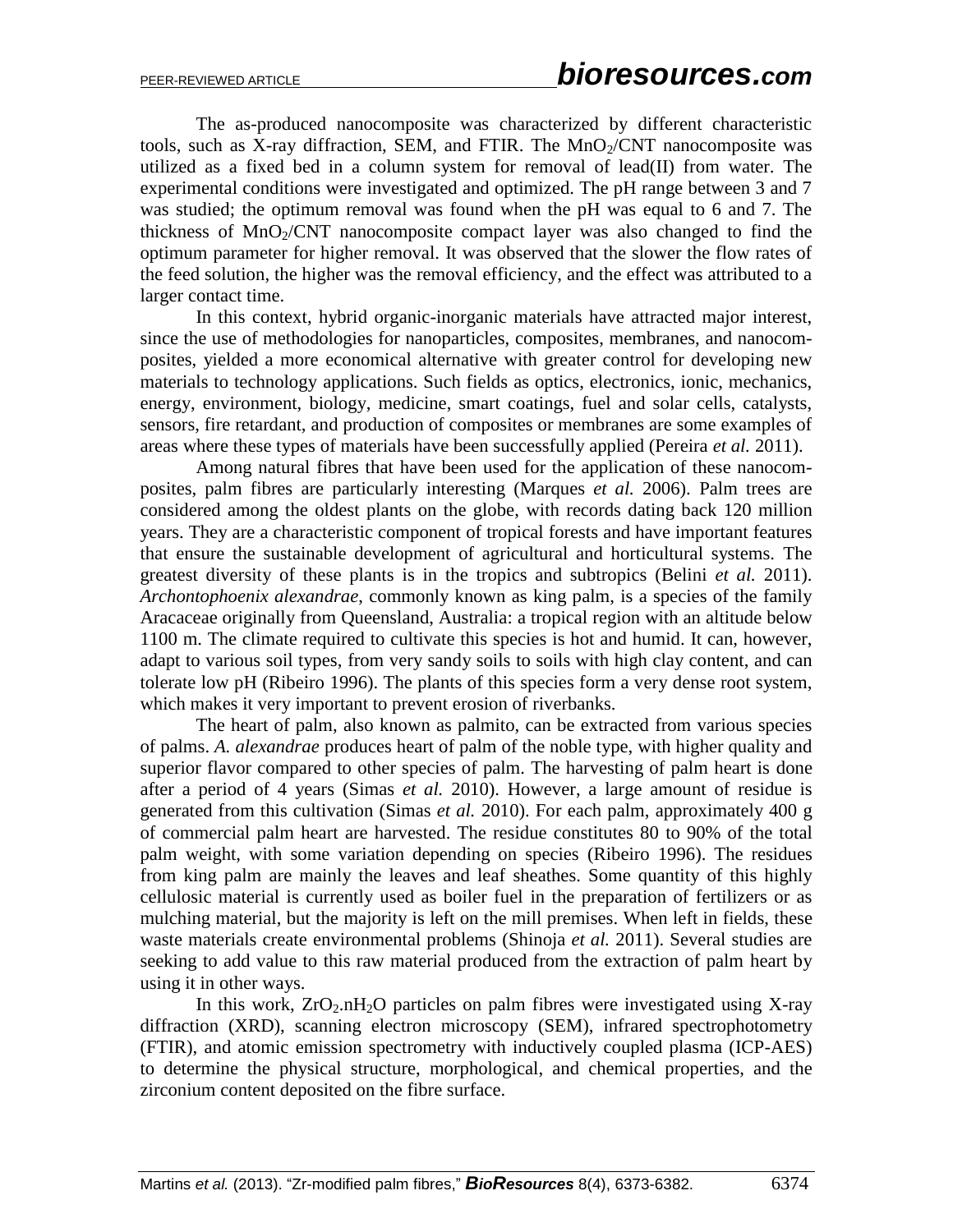## **EXPERIMENTAL**

## **Materials and Preparation**

Palm fibres were collected from a farm in Volta Redonda (Rio de Janeiro, Brazil). The fibres were dried at 80  $\degree$ C for 24 h. They were then ground in a mill and sieved to obtain samples that passed through 20 and 40 mesh screens to evaluate the influence of particle size in modification.

For chemical modification of the palm fibres with  $ZrO_2.nH_2O$  particles, 2 g of zirconium oxychloride were dissolved in 100 mL of an aqueous hydrochloric acid solution (0.5 mol  $L^{-1}$ ), in which 5 g of palm fibres were immersed. The material was precipitated with an ammonium solution (1:3) at pH 10.0. The mixture was stirred, filtered, exhaustively washed with distilled water for the complete removal of chloride ions (negative silver nitrate test), and dried at 50  $\degree$ C for 24 h. The resulting material was designated palm fibre/ $ZrO_2.nH_2O$  (Mulinari and Da Silva 2008).

#### **Characterization of Raw Materials and Composites**

The physical structure of the palm fibres in nature and modified with  $ZrO_2.nH_2O$ particles was evaluated by X-ray diffraction (XRD), Fourier transform infrared (FTIR), scanning electron microscopy (SEM), and atomic emission spectrometry with inductively coupled plasma (ICP-AES).

The crystallinity index was evaluated by X-ray patterns obtained with a Shimadzu diffractometer (model XRD6000) under the following conditions:  $CuK\alpha$  radiation with graphite mono-chromator, 40 kV, and 40 mA. Patterns were obtained in the 10 to 70° 2*θ* angular interval, scanning 0.05 (2*θ*/5s) for values of 2*θ* between 10° and 70°. The crystallinity index (CI) was calculated using equation (1), where  $I_{002}$  is the maximum intensity of the  $I_{002}$  lattice reflection and  $I_{101}$  is the maximum intensity of X-ray scattering broad band, due to amorphous region of the sample. This method was developed by Segal *et al.* (1959), and it has been widely used for the study of natural fibres.

$$
CI (%) = [I002 - I101) / I002] x 100
$$
 (1)

Chemical structures of the palm fibres were evaluated by FTIR. The spectrum was obtained on an FTIR spectrophotometer (Perkin Elmer). The samples were prepared by mixing the material and KBr in a proportion of 1:200 (w/w). For each sample, 16 scans were accumulated with a  $4 \text{ cm}^{-1}$  resolution.

The palm fibre morphology was evaluated with a JEOL JSM5310 scanning electron microscope with a tungsten filament operating at 10 kV, employing the low vacuum technique and secondary electron detector. Samples were dispersed on a brass support and fixed with double-sided 3M tape.

The length and diameter of  $ZrO<sub>2</sub> nH<sub>2</sub>O$  nanoparticles on palm fibres, uncoated or coated, were measured by quantitative microscopy using the image processing software Image J.

The zirconium content on the palm fibres' surface was quantified by atomic emission spectrometry with inductively coupled plasma (ICP-AES) using a Spectro spectrometer (model Genesis).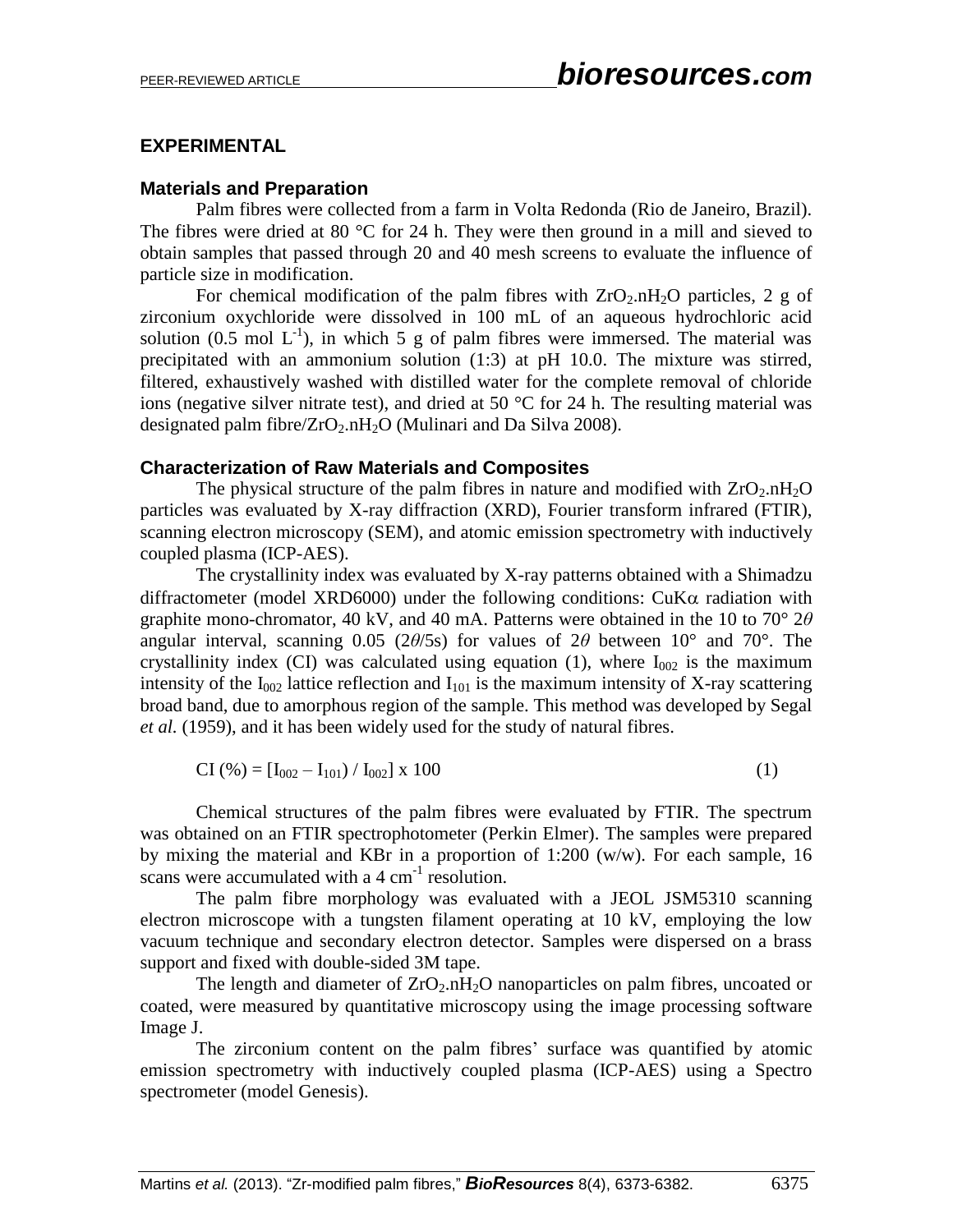#### **RESULTS AND DISCUSSION**

Palm fibres are hydrophilic substrates, and therefore their modification with  $ZrO<sub>2</sub> nH<sub>2</sub>O$  promotes the nucleation and growth of  $ZrO<sub>2</sub> nH<sub>2</sub>O$  particles. The first step of the reaction was carried out under anhydrous conditions because it is supposed that a donor-acceptor bond is formed between  $ZrOCl_2.8H_2O$  and the oxygen of the  $C_1-O-C_5$  and  $C_1$ -O-C<sub>4</sub> bonds. The attack to the former oxide bond leads to a ring opening and provides a molecule rupture process to form microfibers, according to the reaction shown in Fig. 1. Ammonium solution is required to promote the chemical link of metallic oxide with fibre surfaces (Mulinari *et al.* 2010).



Fig. 1. Reaction of the Lewis acid with cellulose and formation of the donor-acceptor bond (Mulinari *et al.* 2009)

The physical structure of the palm fibres coated with  $ZrO<sub>2</sub> nH<sub>2</sub>O$  particles was investigated by X-ray diffraction. Analyzing the diffractograms, it was noted that palm fibres presented characteristics of a semicrystalline material, with intense peaks (Fig. 2). On the other hand, a gradual reduction in the peak intensity in the palm fibres coated with  $ZrO<sub>2</sub> nH<sub>2</sub>O$  particles was observed, and this was attributed to the amorphous character of the  $ZrO_2.nH_2O$  (Mulinari *et al.* 2009).



**Fig. 2.** X-ray diffraction patterns for palm fibres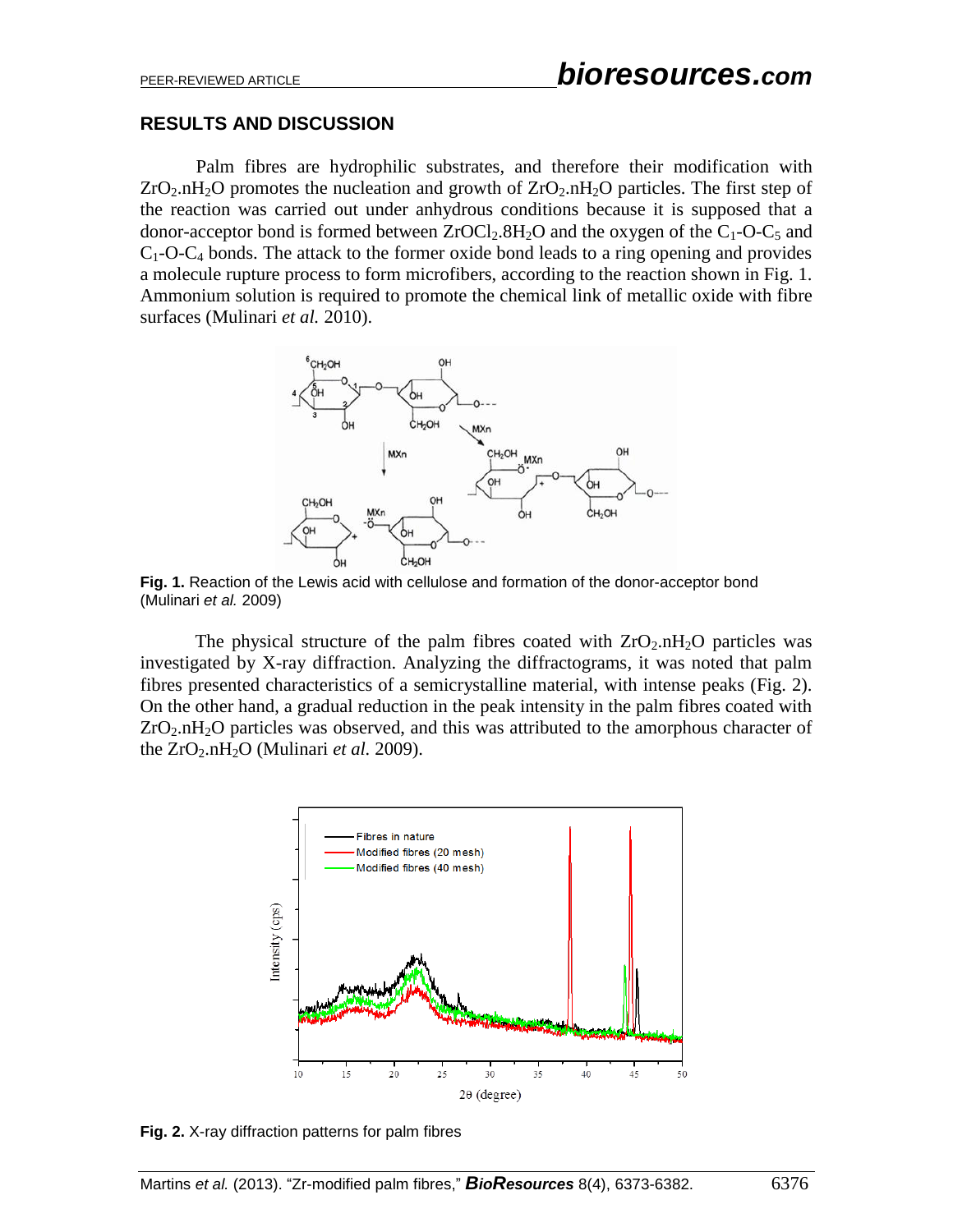The spectrum corresponding to the palm fibres in nature showed diffraction peaks at the 2 $\theta$  angles 14.5° and 22.4°, representing the cellulose crystallographic planes  $I_{101}$ and  $I_{002}$ . For modified palm fibres, the same peaks were observed at 15.1° and 22.4°. The presence of the peaks at 15° and 22° are evidence of the fibre modification. The position of these peaks indicates an increase of the interplanar distance in relation to the modified fibre. The X-ray diffraction peaks observed can be attributed to crystalline scattering and the diffuse background associated with disordered regions. This behavior occurs because of the generation of disorder when fibres are modified.

The crystallinity index (CI) calculated according to equation (1), can be observed in Table 1. The modified fibres (20 mesh) presented a increase of 5% in the crystallinity index, however the modified fibres (40 mesh) exhibited 39.5% higher crystallinity than fibres in nature. This fact occurred due to the particle size of fibres.

| <b>TUDIO 1.</b> Oryotalities indox of Fibros |             |        |           |  |
|----------------------------------------------|-------------|--------|-----------|--|
| <b>Material</b>                              | $I_{(002)}$ | I(101) | $I_c$ (%) |  |
| Fibres in nature                             | 880         | 613    | 30.3      |  |
| Modified fibres (20 mesh)                    | 1012        | 690    | 31.8      |  |
| Modified fibres (40 mesh)                    | 1320        | 755    | 42.3      |  |

**Table 1**. Crystallinity Index of Fibres

Another technique used for analysis was FT-IR, which reveal the main and typical groups present in the fibres. Figure 3 illustrates the FT-IR spectrum obtained for the palm fibres used in this work. The signals at  $\sim$ 2900 cm<sup>-1</sup> and  $\sim$ 1700 cm<sup>-1</sup> are characteristic of the stretching of symmetrical CH groups and the stretching of symmetrical CH groups and the stretching of unconjugated C=O groups present in polysaccharides and xylans. The absorption at  $3420 \text{ cm}^{-1}$  is due to stretching of C-H groups. In these spectra it was observed around 3400 cm<sup>-1</sup> the band in the region on the axial O-H stretch. A characteristic band of C-O bonds and C-O-C typical of ethers was observed in the 1150- 1000 cm<sup>-1</sup> region. The band around 1600 cm<sup>-1</sup> is probably due to the presence of aromatic rings characteristic of lignin. The absorbance ratio of C-O in aromatic ring regions (A1100/A1600) was 1.13, different from that of sugarcane (0.83), showing, in principle, less content of lignin in respect to carbohydrates.



**Fig. 3.** FTIR spectra of palm fibres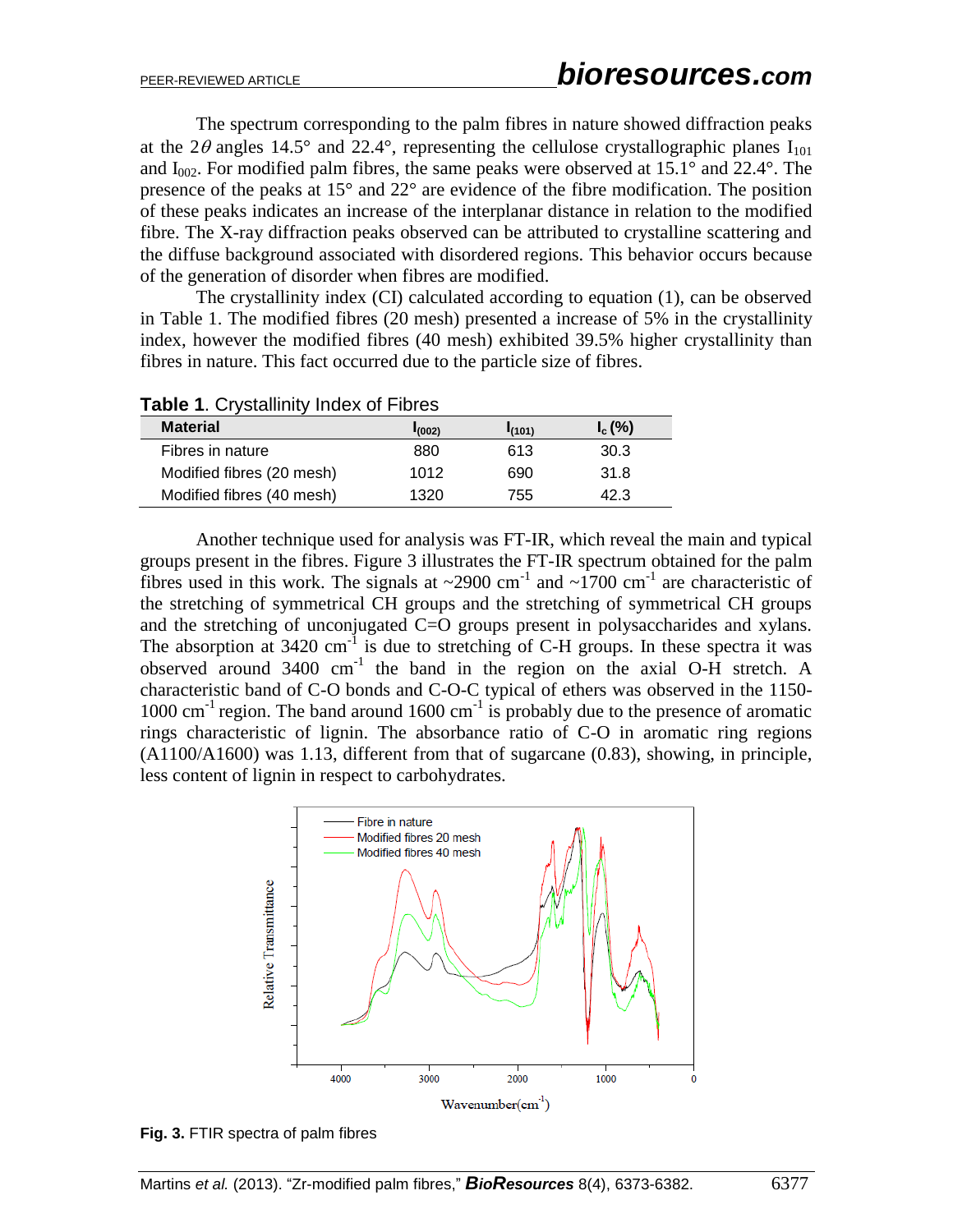These absorptions are similar to those of sugarcane bagasse fibres (Toledo *et al.* 2000). Table 2 summarizes higher bands observed in the FT-IR spectra of sugarcane bagasse fibres and their assignments to chemical group vibrations and molecules.

| Wavenumber (cm <sup>-1</sup> ) | <b>Vibration</b>              | <b>Source</b>   |
|--------------------------------|-------------------------------|-----------------|
| 3300                           | O-H linked shearing           | Polysaccharides |
| 2885                           | C-H symmetrical stretching    | Polysaccharides |
| 1732                           | C=O unconjugated stretching   | Xylans          |
| 1650-1630                      | OH (water)                    | Water           |
| 1335                           | C-O aromatic ring             | Cellulose       |
| 1162                           | C-O-C asymmetrical stretching | Cellulose       |
| 670                            | C-OH out-of-plane bending     | Cellulose       |

SEM is an excellent technique for examining the surface morphology of palm fibres. The longitudinal and cross-sectional surfaces of palm fibres are presented in Fig. 4, where the presence of lignocellulosic material, hydrophobic non-cellulose compounds (such as waxes), and surface impurities can be observed on the external surface of the cell wall.



**Fig. 4.** SEM micrographs of palm fibres *in nature*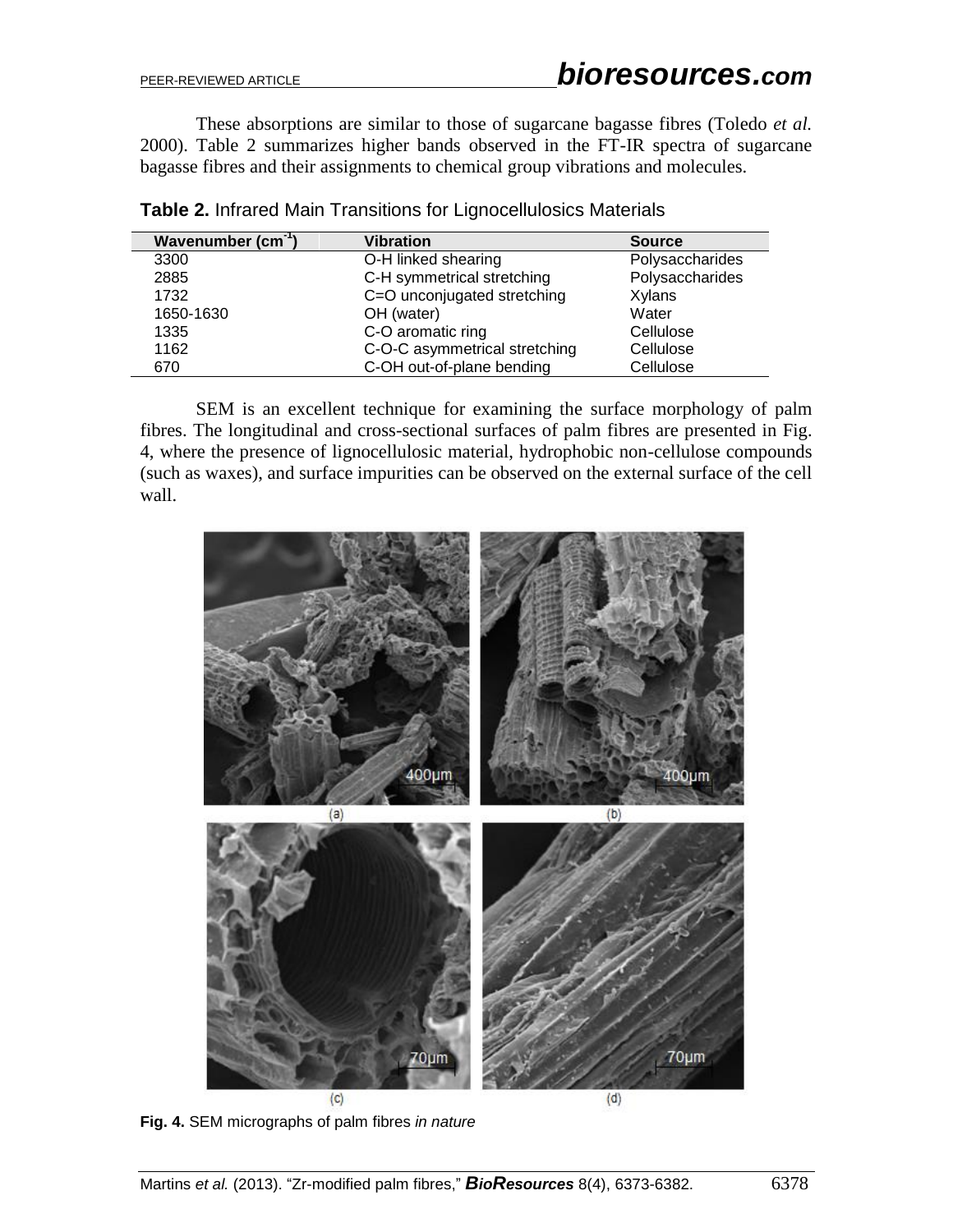

**Fig. 5.** SEM micrographs of palm fibres modified: 20 mesh (a; b at different magnifications); 40 mesh (c; d at different magnifications)

These compounds constitute a protective and smooth layer on the surface of the fibres. It is also possible to observe a superficial layer of parenchyma cells. Also in Fig. 4 one can observe a smooth surface, but the fibers were porous and cylindrical-shaped.

However, the fibres surface was observed to be covered with oxide, but this did not occur homogeneously (Fig. 5). Figure 5 shows fibres modified with zirconium oxide with different particle size. It was also observed that the particle size of the fibres influenced modification, because the fibres with smaller size had a greater deposition of inorganic material. This fact can be explained by the contact area of the fibres. According to Bittencourt *et al.* (2009), when reducing the particle size, both the surface area and the contact areas between adjacent fibers are increased, decreasing the material size. According to Porte *et al.* (2011), small particles case agglomeration.

A further increase of the fibres allowed the visualization of a greater roughness after modification of the fibre, due to the solubilization of the compounds, facilitating the disintegration of the fibre bundle and increasing the effective surface area. Nanometric particles could be seen on the surface of the fibres. The length of fibres varied from 100 to 500 µm, and the diameter varied from 10 to 30 µm. In the formation of nanoparticles,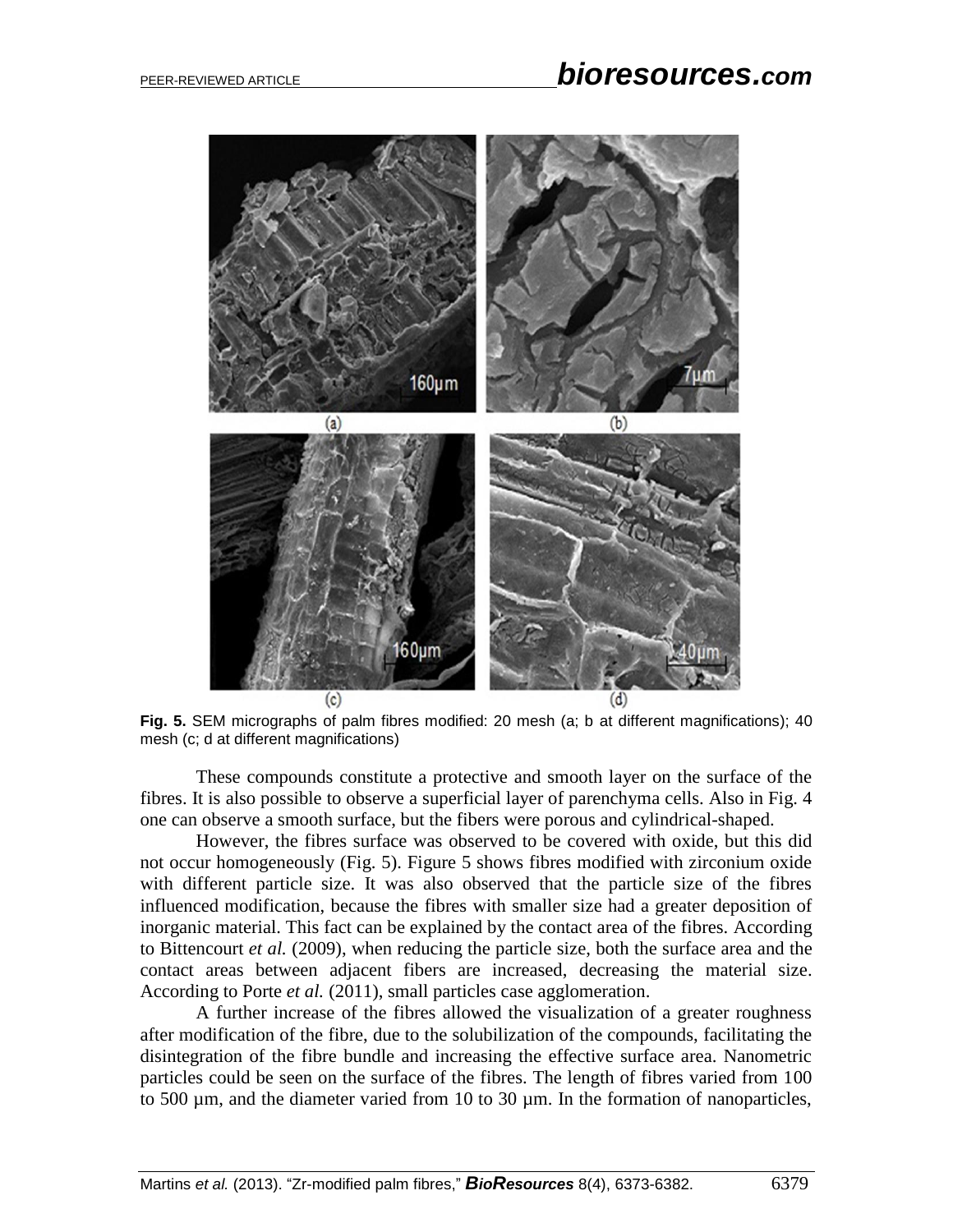$ZrO<sub>2</sub> nH<sub>2</sub>O$  nanoparticles in the size range of about 50 to 220 nm in diameter were deposited heterogeneously on fibres.

The ICP technique used in this work was important for determining the content of zirconium deposited on surface of the palm fibres and also to available the influence of particle size in this study. Table 3 shows the zirconium content incorporated in the king palm fibres as a function of particle size.

**Table 3.** Zirconium Content of Palm Fibre Nanocomposite

| Sample                  | % ZrO2 |
|-------------------------|--------|
| Modified fibres 40 mesh | 10.38  |
| Modified fibres 20 mesh | 85     |

Results shown in Table 3 confirm the influence of particle size on the deposition of oxide. Fibres prepared with sifted in a 20 mesh sieve, showed a smaller content of zirconium on surface fibres, confirming the study of Bittencourt *et al.* (2009) and Porte e*t al.* (2011).

# **CONCLUSIONS**

- 1. Synthesis of  $ZrO_2.nH_2O$  nanoparticles on palm fibres was carried out successfully. The fibre/ $ZrO_2.nH_2O$  nanocomposite was obtained with a high degree of dispersion of hydrous zirconium oxide on the palm fibres' surface.
- 2. Results showed that the particle size of the fibres influenced modification, such as morphology, crystallinity index, chemical composition, and the amount of zirconium deposited on fibres. Scanning electron microscopy (SEM), X-ray diffraction (XRD), infrared spectrophotometry (FTIR), and atomic emission spectrometry with inductively coupled plasma (ICP-AES) techniques confirmed these results.
- 3. The  $ZrO_2.nH_2O$  nanoparticles on palm fibres can be used reinforcement in matrix polymeric and membranes for nanofiltration.

# **ACKNOWLEDGMENTS**

The authors are grateful for the research support by CAPES.

# **REFERENCES CITED**

Alfaya, R. V. S., and Gushikem, Y. (1999). "Aluminum oxide coated cellulose fibers modified with n-propylpyridinium chloride silsesquioxane polymer: Preparation, characterization and adsorption of some metal halides from ethanol solution," *J. Colloid Interface Sci.* 213(2), 438-444.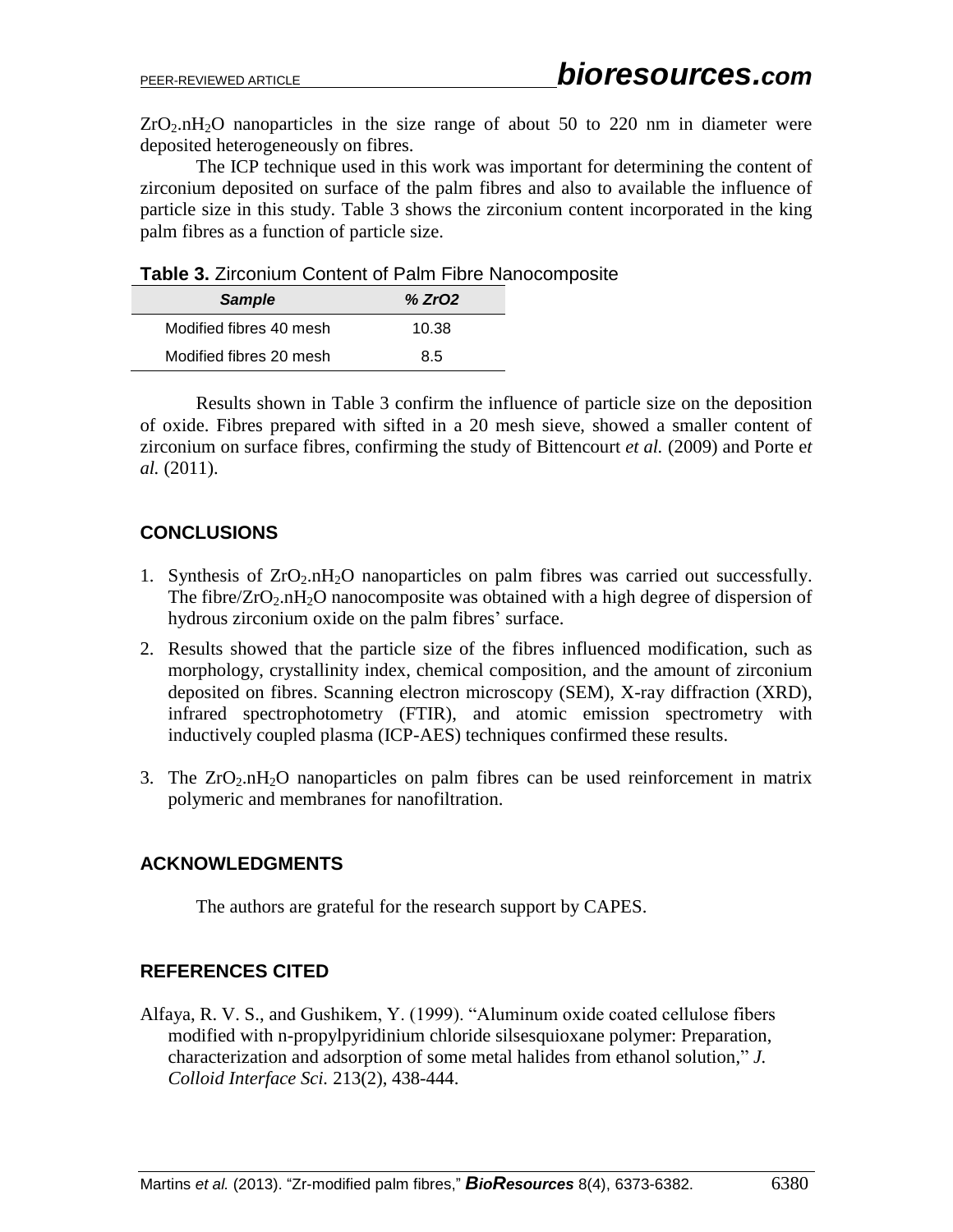- Belini, C. M., Bonafim, I. F., and Júnior, R. F. G. (2011). "Crescimento de palmeira real australiana em substratos formulados a partir de composto de poda de árvore," *Revista Biologia Fafibe* 1, 1-10*.*
- Bittencourt, B. A., Ellwanger, M. V., Nascimento, W. A., Belchior, L. F., Araújo, E. M., and Melo, T. J. A (2009). "Moldagem por compressão a frio do polietileno de ultra alto peso molecular," *Polímeros: Ciência e Tecnologia*, 19, 224-230.
- Daoud, W. A., Xin, J. H., and Zhang, Y. (2005). "Surface functionalization of cellulose fibers with titanium dioxide nanoparticles and their combined bactericidal activities," *Surf. Sci.* 599(1), 69-75.
- Gupta, V. K., and Sharma S. (2003). "Removal of zinc from aqueous solutions using bagasse fly ash—a low cost adsorbent," *Ind. Eng. Chem. Res*. 42(25), 6619-6624.
- Gupta, V. K., Mittal, A., Kump, L., and Mittal, J. (2006). "Adsorption of a hazardous dye, erythrosine, over hen feathers," *J. Colloid Interface Sci.* 304(1), 52-57.
- Gupta, V. K., Jain, R., Mittal, A., Mathur, M., and Sikarwar, S. (2007). "Photochemical degradation of the hazardous dye safranin-T using TiO<sub>2</sub> catalyst," *J Colloid Interface Sci.* 309(2), 464-469.
- Gupta, V. K., Gupta, B., Rastogi, A., Agarwal, S., and Nayak, A. (2011). ["A comparative](http://scholar.google.com/citations?view_op=view_citation&hl=en&user=0mc0D7wAAAAJ&cstart=40&citation_for_view=0mc0D7wAAAAJ:3s1wT3WcHBgC)  [investigation on adsorption performances of mesoporous activated carbon prepared](http://scholar.google.com/citations?view_op=view_citation&hl=en&user=0mc0D7wAAAAJ&cstart=40&citation_for_view=0mc0D7wAAAAJ:3s1wT3WcHBgC)  [from waste rubber tire and activated carbon for a hazardous azo dye—Acid Blue](http://scholar.google.com/citations?view_op=view_citation&hl=en&user=0mc0D7wAAAAJ&cstart=40&citation_for_view=0mc0D7wAAAAJ:3s1wT3WcHBgC)  [113,](http://scholar.google.com/citations?view_op=view_citation&hl=en&user=0mc0D7wAAAAJ&cstart=40&citation_for_view=0mc0D7wAAAAJ:3s1wT3WcHBgC)" *J. Hazardous Mater*. 186(1), 891-901.
- Gupta, V. K., and Rastogi, A. (2009). ["Biosorption of hexavalent chromium by raw and](http://scholar.google.com/citations?view_op=view_citation&hl=en&user=0mc0D7wAAAAJ&citation_for_view=0mc0D7wAAAAJ:UebtZRa9Y70C)  acid-treated green alga *Oedogonium hatei* [from aqueous solutions,](http://scholar.google.com/citations?view_op=view_citation&hl=en&user=0mc0D7wAAAAJ&citation_for_view=0mc0D7wAAAAJ:UebtZRa9Y70C)" *J. Hazardous Mater.* 163(1), 396-402.
- Gupta, V. K., Ali, I., Saleh, T. A., Nayak, A., and Agarwal, S. (2012). "Chemical treatment technologies for waste-water recycling—an overview," *RSC Adv.* 2, 6380- 6388.
- Maliyekkal, S. M., Lisha, K. P., and Pradeep, T. (2010). "A novel cellulose–manganese oxide hybrid material by in situ soft chemical synthesis and its application for the removal of Pb(II) from water," *J. Hazardous Mater.* 181(3), 986-995.
- Marques, A. A. P., Tito, T., and Pascoal Neto, C. (2006). "Titanium dioxide/cellulose nanocomposite prepared by a controlled hydrolysis method," *Compos. Sci. Technol.* 66(7), 1038-1044.
- Maschio, L. J., Pereira, P. H. F., and Da Silva, M. L. C. P. (2012). "Preparation and characterization of cellulose/hydrous niobium oxide hybrid," *Carbohydr.* 89(1), 992- 996.
- Mulinari, D. R., and Da Silva, M. L. C. P. (2008). "Adsorption of sulphate ions by modification of sugarcane bagasse cellulose," *Carbohydr. Polym.* 74(3), 617-620.
- Mulinari, D. R., Voorwald, H. J. C., Cioffi, M. O. H., Da Silva, M. L. C. P., Cruz, T. G., and Saron, C. (2009). "Sugarcane bagasse cellulose/HDPE composites obtained by extrusion," *Compos. Sci. Technol.* 69 (2), 214-219.
- Mulinari, D. R., Voorwald, H. J. C., Cioffi, M. O. H., Rocha, G. J. M., and Da Silva, M. L. C. P. (2010). "Surface modification of sugarcane bagasse cellulose and its effect on mechanical and water absorption properties of sugarcane bagasse cellulose/ HDPE composites," *BioResources* 5(2), 661-671.
- Pereira, P. H. F., Cioffi, M. O. H., Voorwald, H. J. C., and Da Silva, M. L. C. P. (2010). "Preparation and characterization of celulose/ hydrous niobium phosphate hybrid," *BioResources* 5(2), 1010-1021.